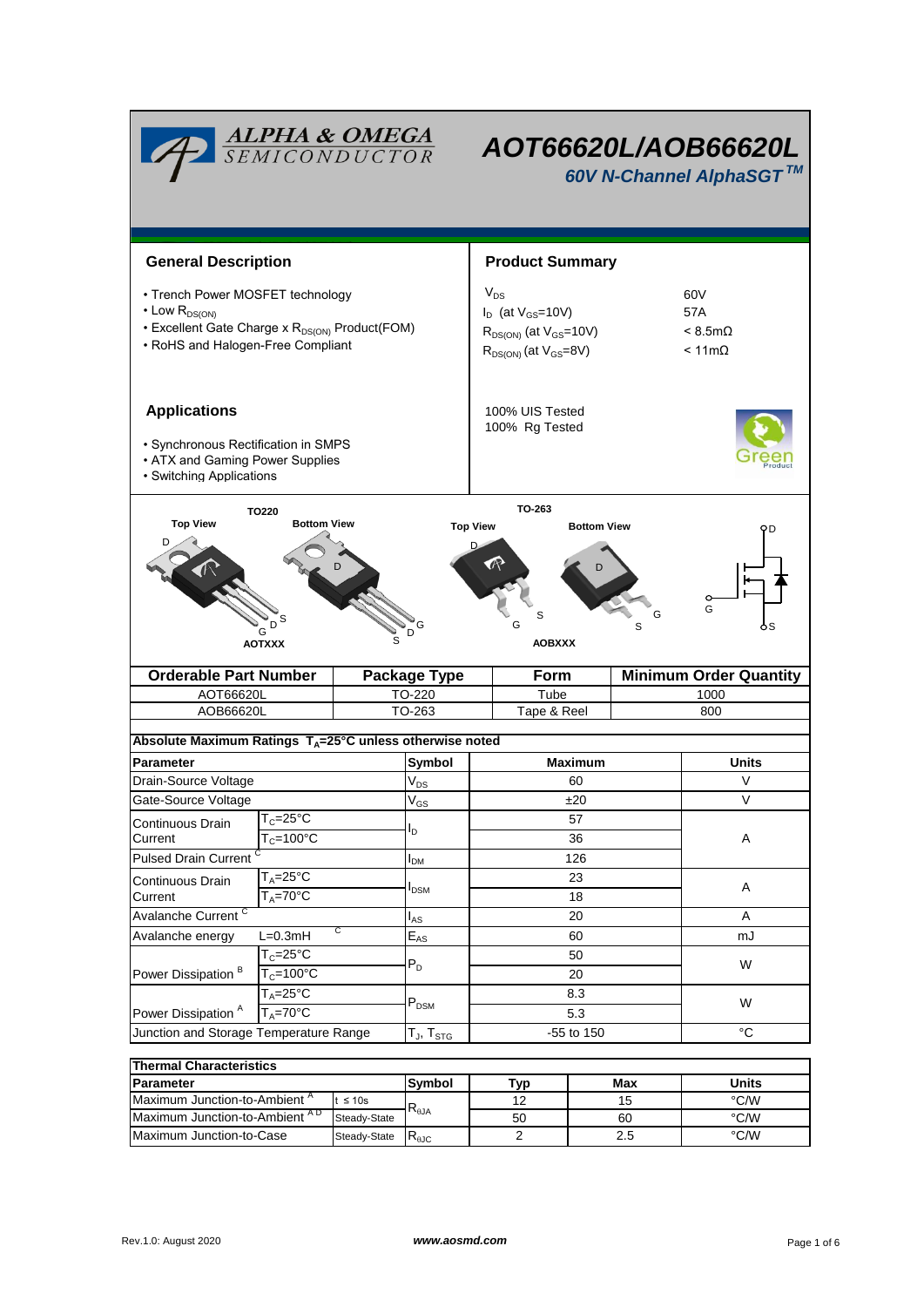

#### **Electrical Characteristics (TJ=25°C unless otherwise noted)**

| <b>Symbol</b>                                         | <b>Parameter</b>                                                        | <b>Conditions</b>                                            |                                |      | <b>Typ</b>     | Max  | <b>Units</b> |  |  |  |  |  |
|-------------------------------------------------------|-------------------------------------------------------------------------|--------------------------------------------------------------|--------------------------------|------|----------------|------|--------------|--|--|--|--|--|
| <b>STATIC PARAMETERS</b>                              |                                                                         |                                                              |                                |      |                |      |              |  |  |  |  |  |
| $\mathsf{BV}_\mathsf{DSS}$                            | Drain-Source Breakdown Voltage                                          | $I_D = 250 \mu A$ , $V_{GS} = 0V$                            |                                | 60   |                |      | V            |  |  |  |  |  |
| $I_{DSS}$                                             | Zero Gate Voltage Drain Current                                         | $V_{DS} = 60V$ , $V_{GS} = 0V$                               |                                |      |                | 1    | μA           |  |  |  |  |  |
|                                                       |                                                                         |                                                              | $T_{\parallel} = 55^{\circ}$ C |      |                | 5    |              |  |  |  |  |  |
| l <sub>GSS</sub>                                      | Gate-Body leakage current                                               | $V_{DS} = 0V$ , $V_{GS} = \pm 20V$                           |                                |      |                | ±100 | nA           |  |  |  |  |  |
| $\mathsf{V}_{\mathsf{GS}(\mathsf{th})}$               | Gate Threshold Voltage                                                  | $V_{DS} = V_{GS}$ , $I_D = 250 \mu A$                        |                                | 2.4  | 3              | 3.6  | V            |  |  |  |  |  |
| $R_{DS(ON)}$                                          |                                                                         | $V_{GS}$ =10V, $I_D$ =20A                                    |                                |      | $\overline{7}$ | 8.5  | $m\Omega$    |  |  |  |  |  |
|                                                       | Static Drain-Source On-Resistance                                       |                                                              | $T_{\rm J}$ =125°C             |      | 11.2           | 13.5 |              |  |  |  |  |  |
|                                                       |                                                                         | $V_{GS}$ =8V, $I_{D}$ =20A                                   |                                |      | 7.8            | 11   | $m\Omega$    |  |  |  |  |  |
| $g_{FS}$                                              | <b>Forward Transconductance</b>                                         | V <sub>DS</sub> =5V, I <sub>D</sub> =20A                     |                                | 50   |                | S    |              |  |  |  |  |  |
| $V_{SD}$                                              | Diode Forward Voltage                                                   | $IS=1A, VGS=0V$                                              |                                |      | 0.7            | 1    | V            |  |  |  |  |  |
| l <sub>s</sub>                                        | Maximum Body-Diode Continuous Current                                   |                                                              |                                | 50   | A              |      |              |  |  |  |  |  |
|                                                       | <b>DYNAMIC PARAMETERS</b>                                               |                                                              |                                |      |                |      |              |  |  |  |  |  |
| $C_{\text{iss}}$                                      | <b>Input Capacitance</b>                                                |                                                              |                                | 1070 |                | pF   |              |  |  |  |  |  |
| $C_{\rm oss}$                                         | <b>Output Capacitance</b>                                               | $V_{GS}$ =0V, $V_{DS}$ =30V, f=1MHz                          |                                |      | 310            |      | pF           |  |  |  |  |  |
| $C_{\text{rss}}$                                      | Reverse Transfer Capacitance                                            |                                                              |                                | 12   |                | pF   |              |  |  |  |  |  |
| $R_{g}$                                               | Gate resistance                                                         | $f=1$ MHz                                                    |                                | 0.6  | 1.2            | 1.8  | Ω            |  |  |  |  |  |
|                                                       | <b>SWITCHING PARAMETERS</b>                                             |                                                              |                                |      |                |      |              |  |  |  |  |  |
| Q <sub>g</sub> (10V)                                  | <b>Total Gate Charge</b>                                                |                                                              |                                |      | 16.0           | 25   | nC           |  |  |  |  |  |
| $\mathsf{Q}_{\mathsf{gs}}$                            | Gate Source Charge                                                      | $V_{GS}$ =10V, $V_{DS}$ =30V, $I_{D}$ =20A                   |                                |      | 5.6            |      | nC           |  |  |  |  |  |
| $Q_{gd}$                                              | Gate Drain Charge                                                       |                                                              |                                |      | 3.6            |      | nC           |  |  |  |  |  |
| $\mathsf{Q}_\mathsf{oss}$                             | Output Charge                                                           | $V_{GS}$ =0V, $V_{DS}$ =30V                                  |                                |      | 19             |      | nC           |  |  |  |  |  |
| $\operatorname{\mathsf{t}}_{\mathsf{D}(\mathsf{on})}$ | Turn-On DelayTime                                                       |                                                              |                                |      | 10             |      | ns           |  |  |  |  |  |
| t,                                                    | Turn-On Rise Time                                                       | $V_{GS}$ =10V, $V_{DS}$ =30V, R <sub>L</sub> =1.5 $\Omega$ , |                                |      | 8              |      | ns           |  |  |  |  |  |
| $t_{D(off)}$                                          | Turn-Off DelayTime                                                      | $\mathsf{R}_{\mathsf{GEN}}\!\!=\!\!3\Omega$                  |                                | 18   |                | ns   |              |  |  |  |  |  |
| $t_f$                                                 | Turn-Off Fall Time                                                      |                                                              |                                |      | 5              |      | ns           |  |  |  |  |  |
| $\mathfrak{t}_{\text{rr}}$                            | l <sub>F</sub> =20A, di/dt=500A/μs<br>Body Diode Reverse Recovery Time  |                                                              |                                | 18   |                | ns   |              |  |  |  |  |  |
| $Q_{rr}$                                              | $I_F = 20A$ , di/dt=500A/ $\mu$ s<br>Body Diode Reverse Recovery Charge |                                                              |                                | 58   |                | nC   |              |  |  |  |  |  |

A. The value of R<sub>nJA</sub> is measured in a still air environment with T<sub>A</sub> =25°C. The Power dissipation P<sub>DSM</sub> is based on R <sub>nJA</sub> t≤ 10s and the maximum allowed junction temperature of 150°C. The value in any given application depends on the user's specific board design.

B. The power dissipation P<sub>D</sub> is based on T<sub>J(MAX)</sub>=150°C, using junction-to-case thermal resistance, and is more useful in setting the upper dissipation<br>limit for cases where additional heatsinking is used.

C. Single pulse width limited by junction temperature  $T_{J(MAX)}$ =150°C.

D. The  $R_{qJA}$  is the sum of the thermal impedance from junction to case  $R_{qJC}$  and case to ambient.

E. The static characteristics in Figures 1 to 6 are obtained using <300 $\mu$ s pulses, duty cycle 0.5% max.

F. These curves are based on the junction-to-case thermal impedance which is measured with the device mounted to a large heatsink, assuming a maximum junction temperature of  $T_{J(MAX)}$ =150°C. The SOA curve provides a single pulse rating.

G. The maximum current rating is package limited.

H. These tests are performed in a still air environment with  $T_A=25^\circ$  C.

APPLICATIONS OR USES AS CRITICAL COMPONENTS IN LIFE SUPPORT DEVICES OR SYSTEMS ARE NOT AUTHORIZED. AOS DOES NOT ASSUME ANY LIABILITY ARISING OUT OF SUCH APPLICATIONS OR USES OF ITS PRODUCTS. AOS RESERVES THE RIGHT TO MAKE CHANGES TO PRODUCT SPECIFICATIONS WITHOUT NOTICE. IT IS THE RESPONSIBILITY OF THE CUSTOMER TO EVALUATE SUITABILITY OF THE PRODUCT FOR THEIR INTENDED APPLICATION. CUSTOMER SHALL COMPLY WITH APPLICABLE LEGAL REQUIREMENTS, INCLUDING ALL APPLICABLE EXPORT CONTROL RULES, REGULATIONS AND LIMITATIONS.

AOS' products are provided subject to AOS' terms and conditions of sale which are set forth at: http://www.aosmd.com/terms\_and\_conditions\_of\_sale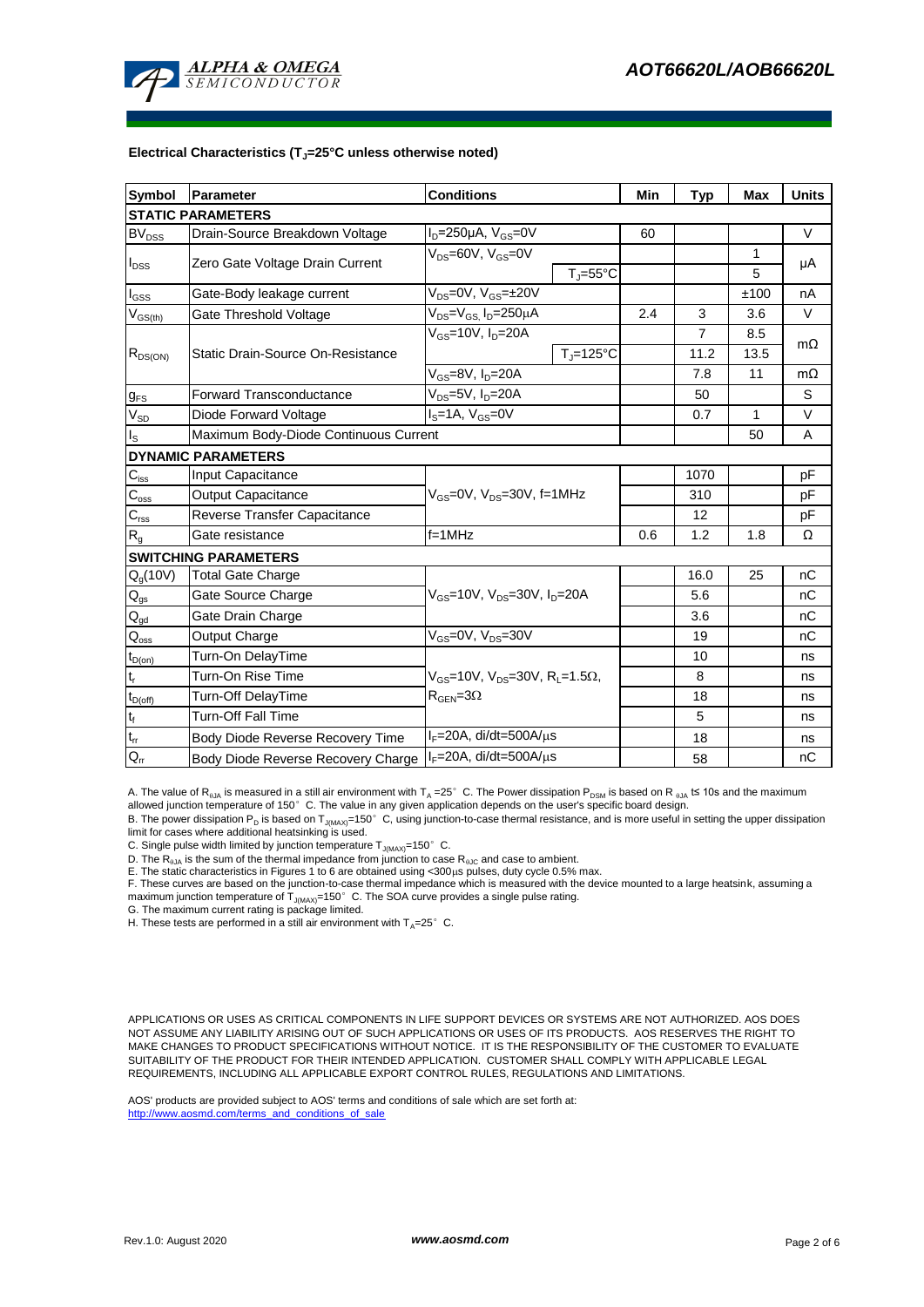

## **TYPICAL ELECTRICAL AND THERMAL CHARACTERISTICS**

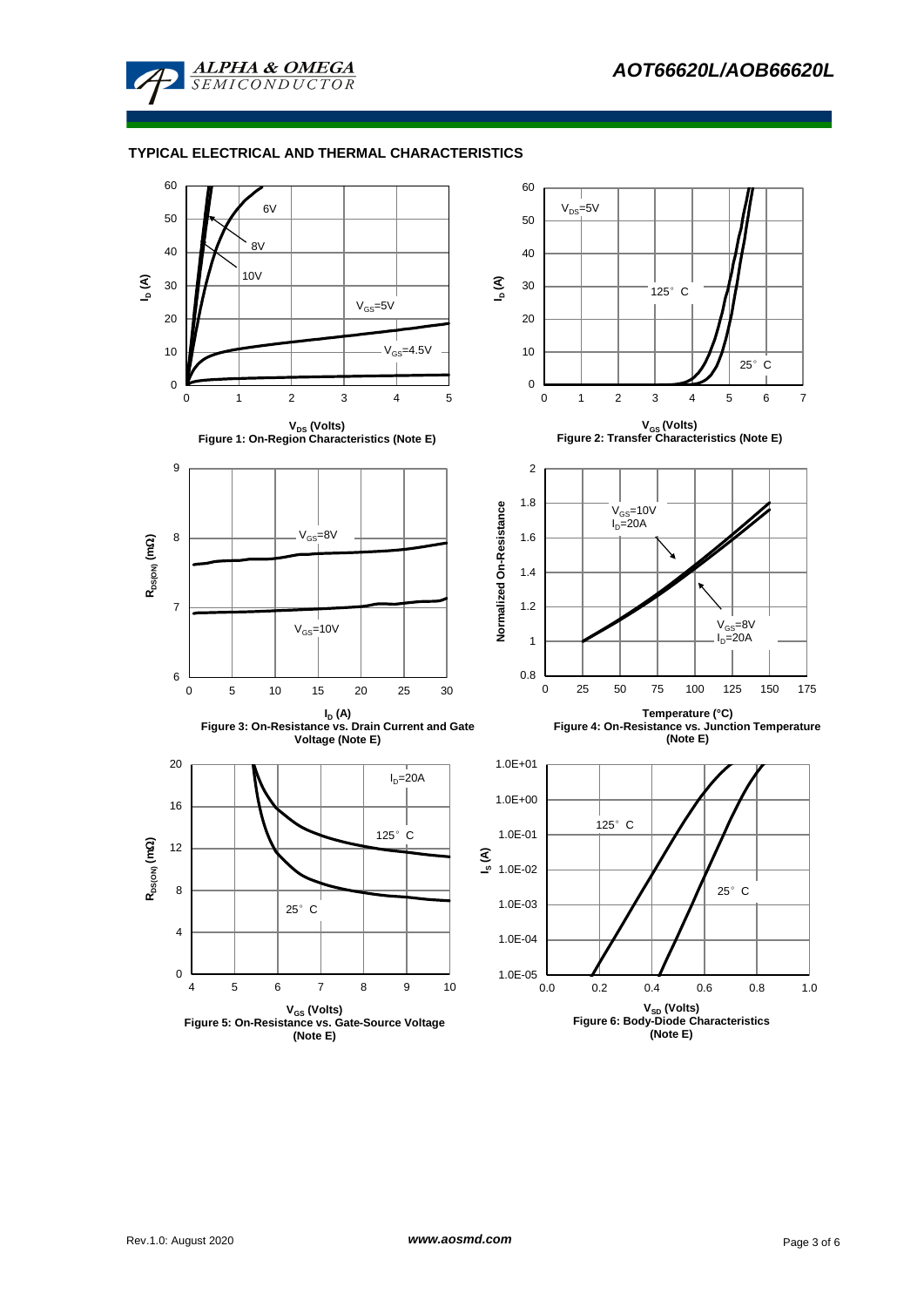

### **TYPICAL ELECTRICAL AND THERMAL CHARACTERISTICS**



**Figure 11: Normalized Maximum Transient Thermal Impedance (Note F)**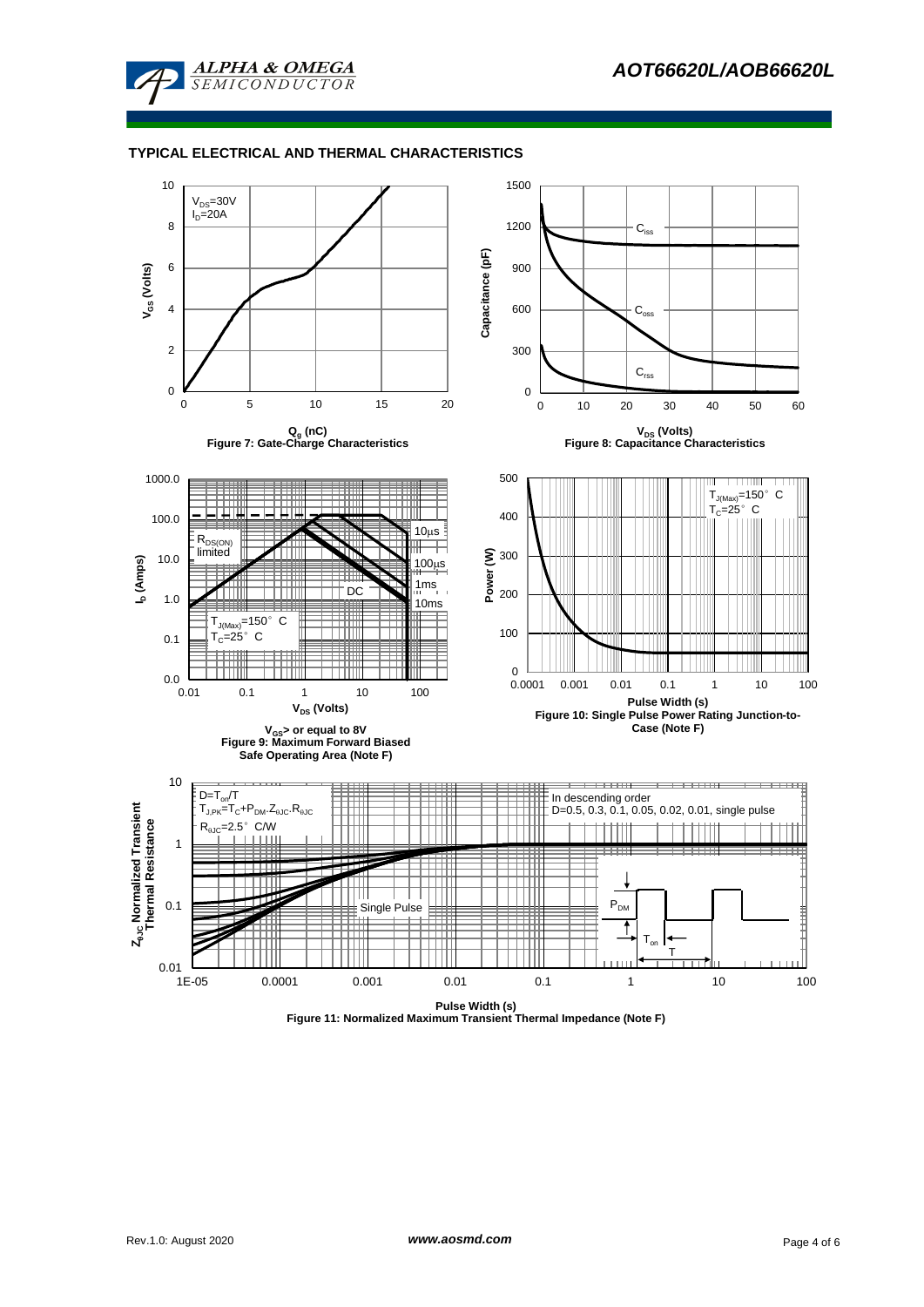

### **TYPICAL ELECTRICAL AND THERMAL CHARACTERISTICS**



**Figure 16: Normalized Maximum Transient Thermal Impedance (Note H)**